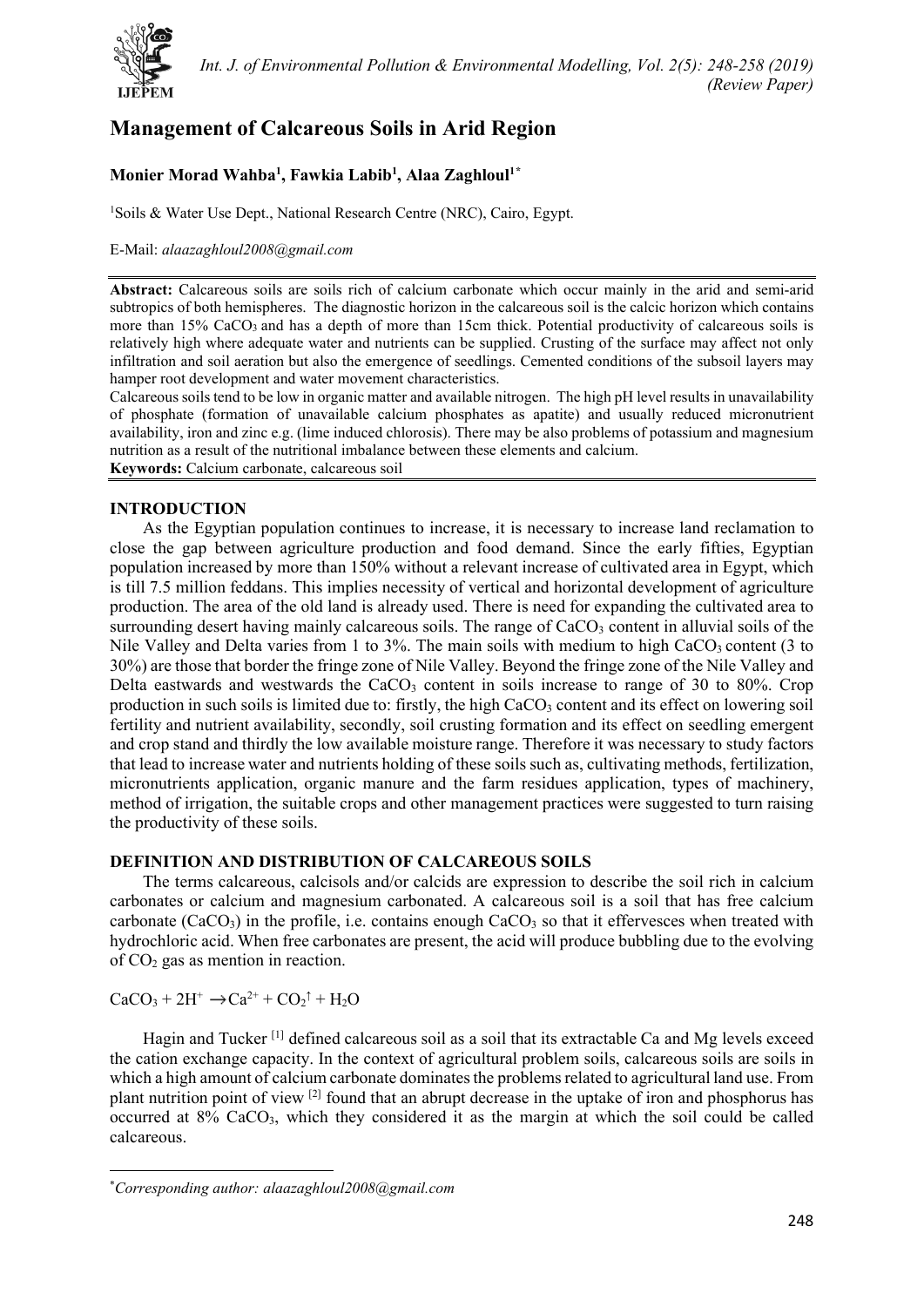According to the Soil Taxonomy [3] calcareous soil are characterized by the presence of calcium carbonate in the parent material and/or by a calcic horizon. It is a horizon of accumulation of calcium carbonate or of calcium and magnesium carbonate. The accumulation may be in the C horizon, but it may also be in variety of other horizons. This form of calcic horizon includes secondary carbonate enrichment that are 15 cm or more thick, have a carbonate content equivalent to 15 percent or more  $CaCO<sub>3</sub>$ , and have  $CaCO<sub>3</sub>$  equivalent at least 5 percent greater than the C horizon. The secondary carbonates occur as pendants on pebbles, as concretions, or as soft powdery forms. If this calcic horizon rests on limestone, marl, or other very highly calcareous materials  $(40)$  percent or more CaCO<sub>3</sub> equivalent), the percentage of carbonates need not decrease with depth.

| Soil Types   | Africa | Australia | Europe   | North<br>America | North<br>Asia | South<br>America | South and<br>Asia | Total   |
|--------------|--------|-----------|----------|------------------|---------------|------------------|-------------------|---------|
| Acrisols     | 92728  | 32482     | 4170     | 114813           | 148241        | 341161           | 263005            | 996600  |
| Arenosols    | 462401 | 193233    | 3806     | 25512            | 3436          | 118967           | 94530             | 901885  |
| Calcisols    | 171237 | 113905    | 56657    | 114720           | 95264         | 24318            | 220068            | 796169  |
| Ferralsols   | 319247 | $\theta$  | $\Omega$ | $\Omega$         | $\Omega$      | 423353           | 0                 | 742600  |
| Histosols    | 12270  | 1167      | 32824    | 93462            | 99451         | 9245             | 24829             | 273248  |
| $L$ eptosols | 381531 | 48789     | 64836    | 83303            | 710863        | 246588           | 48789             | 1655318 |
| Podzols      | 11331  | 8459      | 213624   | 220770           | 21825         | 5522             | 5982              | 487513  |
| Solonchaks   | 48574  | 16565     | 2308     | 127              | 46895         | 24344            | 48512             | 187325  |
| Solonetz     | 13800  | 38099     | 7906     | 10748            | 30062         | 34652            | $\theta$          | 135267  |
| Vertisols    | 106126 | 90019     | 5856     | 9120             | 11797         | 38076            | 76328             | 337322  |

**Table 1.** Distribution of different types of soils in the world. (Extent  $10<sup>3</sup>$  ha)

Regarding the distribution of calcareous soils  $[4]$  mentioned that they cover more than 30% of the earth surface, and their CaCO<sub>3</sub> content varies from a few percent to 95%, mainly concentrated in arid and semi arid condition such as in the Mediterranean region (Table1). However, the total area of calcareous soils is difficult to estimate because many calcisols occurs together with solonchaks that are actually stalinized calcisols and/or with other soils of carbonate enrichment that do not key out as calcisols. In Egypt, [5] stated that the calcareous soils occupy about 0.65 million acres as they formed along the Mediterranean littoral of the northern part of the Western Desert. Other areas are covered with calcareous soils as in Eastern Desert and Sinai, (Map1 and Table2).

**Table 2.** The areas of calcareous soils in Egypt.

|                         | Area            |                        |  |
|-------------------------|-----------------|------------------------|--|
| Major soil associations |                 | $\frac{0}{0}$<br>landl |  |
|                         | km <sup>2</sup> | larea                  |  |
| Calcaric fluvisols      | 5771            | 6.03                   |  |
| Calcic                  | 32 335          | 33.76                  |  |
| Haplic                  | 1321            | 1.38                   |  |
| Calcaric                | 628             | 0.66                   |  |
| Lithic leptosols        | 720             | 0.75                   |  |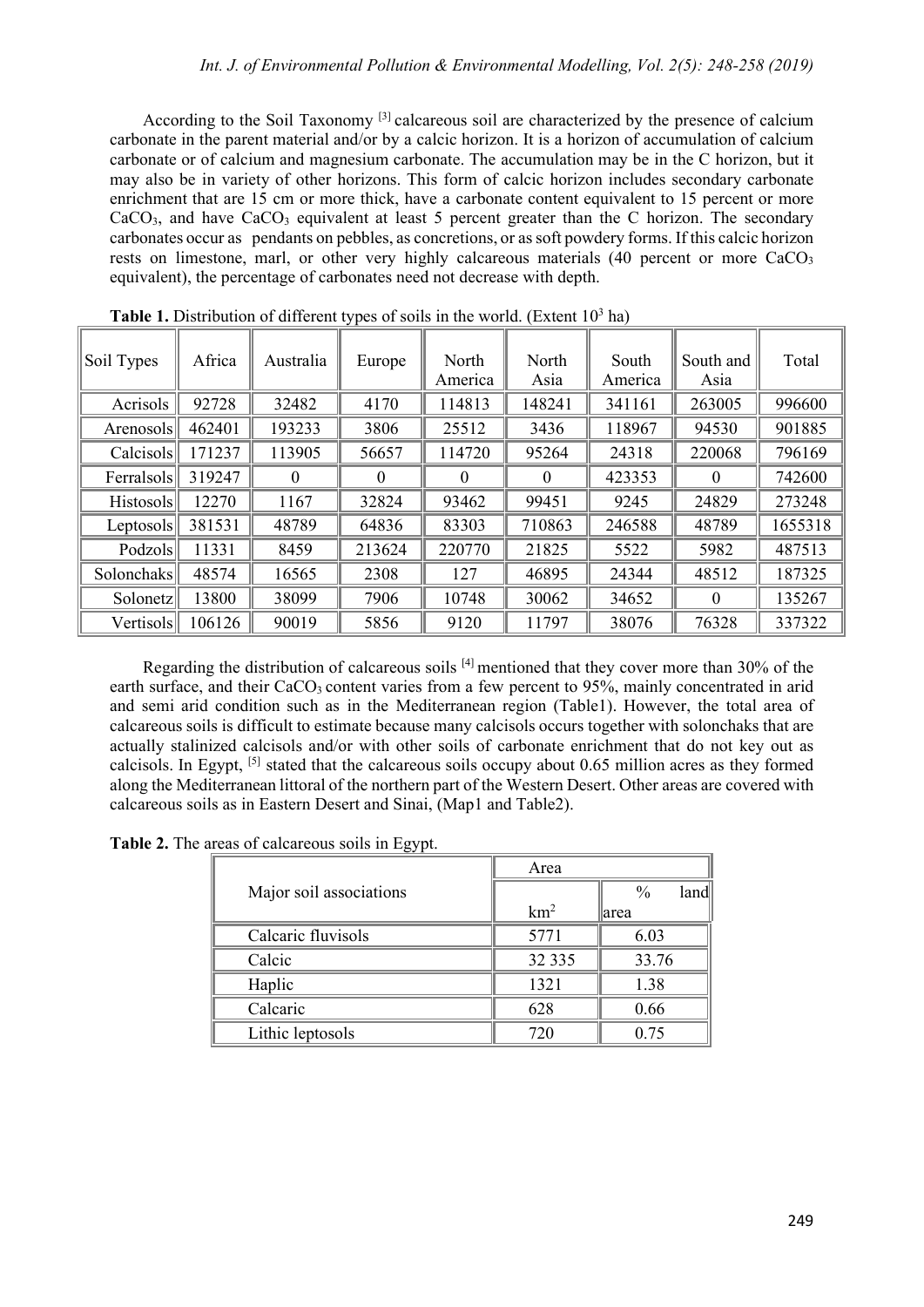

**Map 1.** Distribution of calcareous soils in Egypt

## **OCCURRENCE OF CALCAREOUS SOILS**

Brady and Weil [6] demonstrated that calcareous soils occur naturally in arid and semi-arid regions because of relatively little leaching. They also occur in humid and semiarid zones if their parent material is rich in  $CaCO<sub>3</sub>$ , such as limestone, shells or calcareous glacial tills, and the parent material is relatively young and has undergone little weathering. Some soils that develop from calcareous parent materials can be calcareous throughout their profile. This will generally occur in the arid regions where precipitation is scarce. In other soils,  $CaCO<sub>3</sub>$  has been leached from the upper horizons, and accumulated in B or C horizons. These lower  $CaCO<sub>3</sub>$  layers can be brought to the surface after deep soil cultivation. In some soils, the  $CaCO<sub>3</sub>$  deposits are concentrated into layers that may be very hard and impermeable to water. These caliche layers are formed by rainfall leaching the salts to a particular depth in the soil at which water content is so low that carbonates precipitate. They also added that soils can also become calcareous through long period of irrigation with water containing dissolved CaCO3. A major characteristic of calcareous soils is that they develop in regions of low rainfall and must be irrigated to be productive. Marginal desert soils, with low content of organic matter and high concentration of  $CaCO<sub>3</sub>$ , can be of high agricultural value by supplying the nutrients in the soil solution through drip irrigation.

## **MAIN PRODUCTION CONSTRAINTS OF CALCAREOUS SOIL**

Pearce *et al.* <sup>[7]</sup> mentioned that calcareous soils develop in regions of low rainfall and must be irrigated to be productive. Therefore one of the main production constraints is the availability of water for irrigation. The quality of the irrigation water is of crucial importance for sustainable agricultural production on calcareous soils. Frequently, the irrigation water is the cause of many management problems. Almost all waters used for irrigation contain inorganic salts in solution. These salts may accumulate within the soil profile to such concentrations that they modify the soil structure, decrease the soil permeability to water, and seriously injure plant growth. Another basic problem was that of surface crusting. It is known that the organic matter content of these soils is not more than 0.4% and it is usually much less than this. Before putting these soils under irrigation for the first time they possess apparent good physical conditions, but as soon as they are irrigated chemical changes occur. Solution of carbonates to bicarbonates and the precipitation of the latter upon drying assist in the formation of a hard surface crust which is also affected by the texture and the dominance of other salts beside the CaCO3. In the presence of Na salts the formation of the crust is not so obvious and it breaks off easily. It is thickness may very from a few centimeters to more than 20 cm in some cases. Since crusting of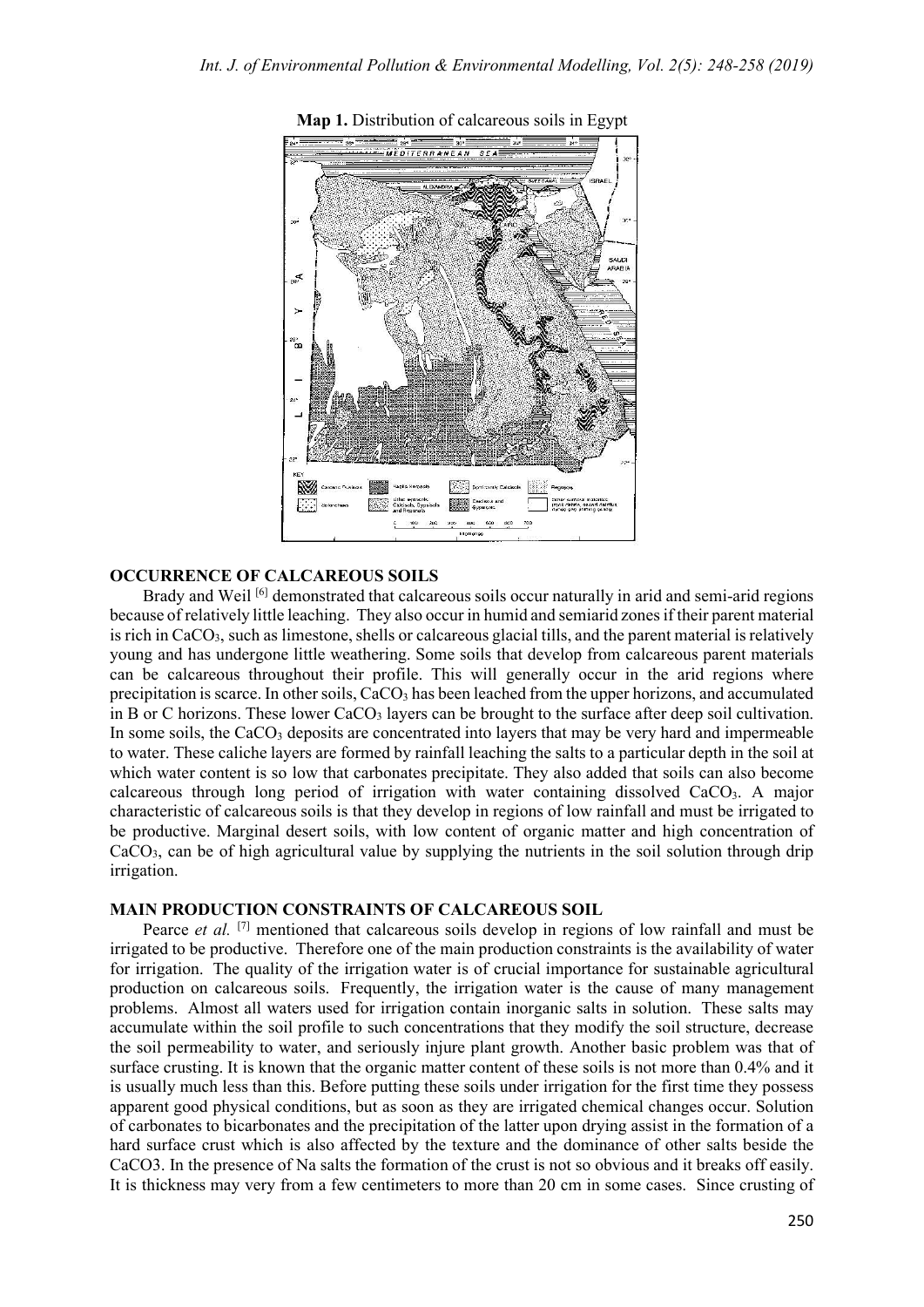the surface may affect not only infiltration and soil aeration but also the emergence of seedlings. Cemented conditions of the subsoil layers may hamper root development and water movement characteristics. Calcareous soils tend to be low in organic matter and available nitrogen. The high pH level results in unavailability of phosphate (formation of unavailable calcium phosphates as apatite) and sometimes reduced micronutrient availability, e.g. zinc and iron (lime induced chlorosis). There may be also problems of potassium and magnesium nutrition as a result of the nutritional imbalance between these elements and calcium. Reported symptoms of improper nutrition in calcareous soils are chlorosis and stunted growth. This is attributed to the high pH and reduced nutrient availability. Marschner [4] found that improved nutritional management is required to grow crops successfully on calcareous soils. Fertilizer management on calcareous soils differs from that on non-calcareous soils because of the effect of soil pH on soil nutrient availability and chemical reactions that affect the loss or fixation of some nutrients. The presence of CaCO<sub>3</sub> directly or indirectly affects the chemistry and availability of nitrogen, phosphorus, magnesium, potassium, manganese, zinc, copper and iron. Brady and Weil [6] reported that nitrogen fertilizers should be incorporated into calcareous soils to prevent ammonium-N volatilization. The high levels of calcium and magnesium that are associated with carbonates reduce the availability of phosphorus and molybdenum. In addition, iron, boron, zinc, and manganese deficiencies are common in soils that have a high  $CaCO<sub>3</sub>$  due to reduced solubility at alkaline pH values.

## **MANAGEMENT OF CALCAREOUS SOILS**

#### *Macronutrients*

Nutrient management in calcareous soils differs from that in non-calcareous soils because of the effect of soil pH on soil nutrient availability and chemical reactions that loss or fixation of almost all nutrients**.** 

#### **Nitrogen**

The alkaline pH values found in calcareous soils affect the rates of N transformations, which in turn can influence the efficiency of N use by plants. Ammonia volatilization is the loss of N to the atmosphere through conversion of  $NH<sub>4</sub><sup>+</sup>$  to ammonia gas (NH<sub>3</sub>). Proper management of N fertilizer in calcareous soils involves practices that minimize its loss through ammonia volatilization.

Several experiments and practices have been carried out to overcome the problem of nitrogen deficiency in the calcareous soils, [8] concluded that in calcareous soils inoculation by Azotobacter or Bradyrhizobium markedly enhanced all the measured yield components for maize and cowpea compared to uninoculated crops as well as nitrogen uptake by plants was increased. Estefanous *et al.* [9] added that microbial counts, phosphate-dissolving bacterial (PDF) activity in the soil, as well as N, P and K availability, were enhanced by sawdust compost and (PDF). He *et al.* [10] applied another way in India to overcome the leaching of nitrate  $NO<sub>3</sub>$  below the root zone and gaseous losses of nitrogen N such as ammonia NH3 volatilization, are major mechanism of N loss from agricultural soil. They interfused new techniques to minimize production costs and the risk of potential N contamination of ground and surface water. They found that amendment of zeolite or plus organic materials such as cellulose has great potential in reducing fertilizer N loss in calcareous soils. Reda [11] revealed that inoculation with Azotobacter and Mycorrhizal accompanied by organic manure could save 50% of N and 25% of Pmineral fertilizers.

An experiment was conducted in Burg El-Arab by [12] on olive trees to study the combined effect of sewage sludge and ammonium sulfate fertilizer application on yield and fruit quality of olive trees grown on calcareous soil. All sewage sludge levels resulted in increased fruit weight and volume. Progressive increase on fruit yield and quality parallel to nitrate applied up to 600g N/tree were recorded.

#### **Phosphorus**

Phosphorus availability in calcareous soils is usually restricted. Maximum availability to plants of both native and applied P is in the pH range of 6.0 to 7.5. At higher pH values, phosphate anions react with Ca and Mg to form phosphate compounds of limited solubility [13].

Recently, many investigators have used Rizobium, Mycorrhizal inoculation, lately, foliar application of phosphate fertilization with farmyard manure (FYM). To increase plant growth in calcareous soil, [14] stated that applied foliar spraying of 200-liter/fed super-phosphate supernatant with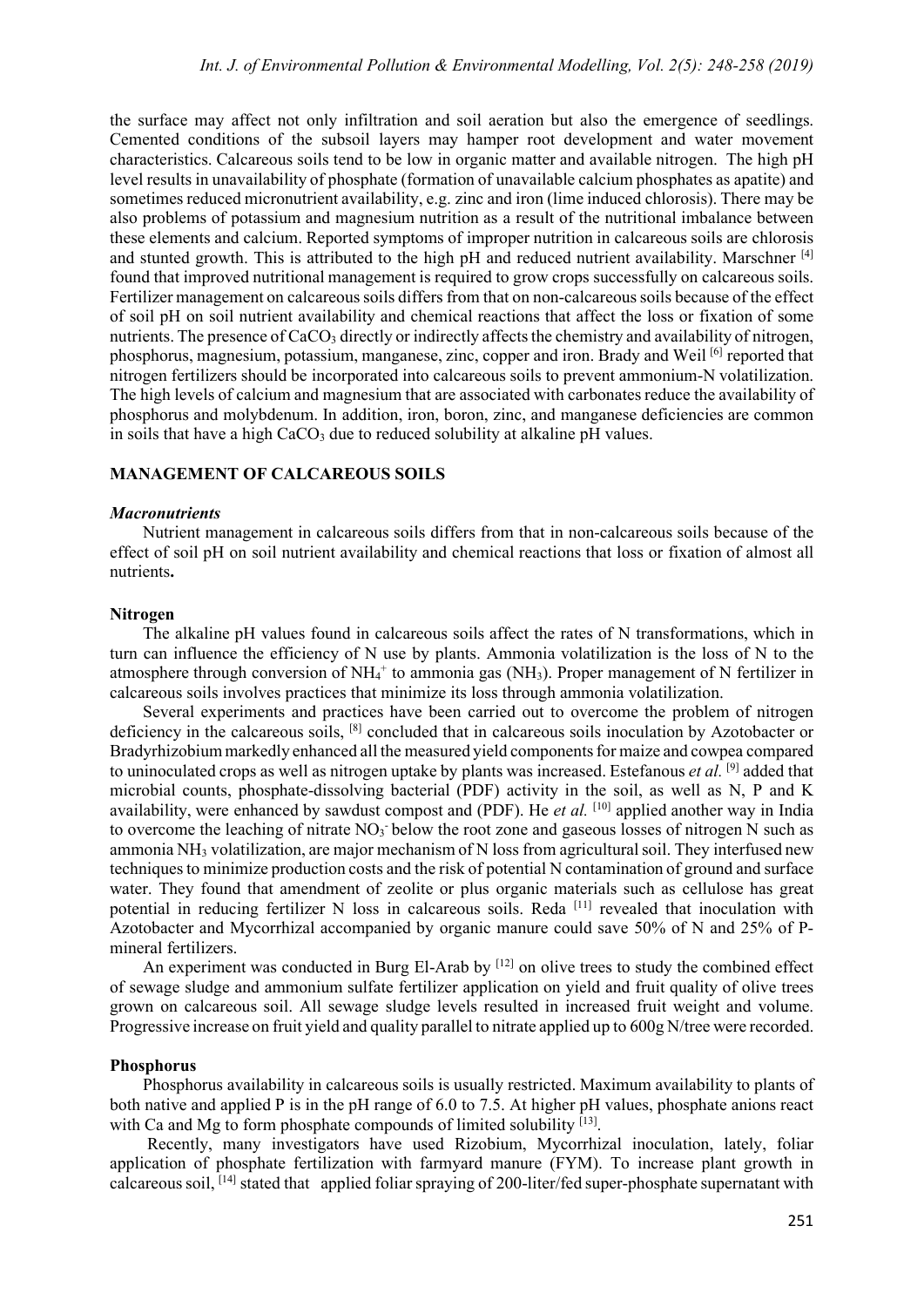Rhizobium inoculation increased soybean yield in calcareous soils. In this respect, [15] concluded that inoculation by Mycorrhizal or phosphate-dissolving bacteria increased P-supply, which led to improve P uptake by maize or cowpea plants for calcareous and sandy soils. Also <sup>[16]</sup> evaluated the effects of farmyard manure and super phosphate on sesame in calcareous soils in Assiut Government. The combined application of both fertilizers enhanced the growth and yield of sesame more effectively than when these fertilizers were applied individually. As reported by  $[17]$  the inoculation with phosphatesolubilizing bacteria, organic manure and phosphate fertilization on peanuts grown on sandy calcareous soil, revealed that shoot and pod yields, and N, P and K contents in shoots were highest in inoculated plants with 50 or 100 Kg P and farmyard manure. Koreish [18] concluded that a highly response of faba bean or wheat plants to mixed inoculation (Mycorrhizal, phosphate dissolving bacteria and Rhizobium or Azotobacter) was observed to be higher than that for single inoculation for two tested types (sandy and calcareous soils).

On the other hand,  $[19]$  the researchers found that compost (M) and chemical fertilizers (F) confirmed calcareous soil treatments in P accumulation in deep soil, but total P in the surface layer with compost was much lower than fertilizer treatment. It was concluded that the reduction of pH due to application of compost mainly contributed to P transformation and release in calcareous soil.

Wahba et al. <sup>[20]</sup> have conducted a recent investigation on the availability of phosphorus in calcareous soils. Their experimental results show that adding 5 to 10% of the compost for 96 to 120 days was very favorable in enhancing the availability of phosphorus in the soil. Also, mixing the calcareous soil with 2% elemental sulfur was very beneficial. Enter the new round of ammonium zeolite to be combined with the calcareous samples at a rate of 20 g / kg of soil collected in a high proportion of phosphorus available for 60, 96 and 120 days of treatments.

#### **Potassium**

Potassium is an essential nutrient for enzyme activation, affecting most of the biochemical and physiological processes that influence plant growth and crop productivity and also performs several functions that affect the quality, of agricultural products. Plants require quite large amounts of K and therefore, providing crops with sufficient K are essential to obtain higher yields and better quality especially in calcareous soil. Field and greenhouse experiments were conducted by [21] to measure the crop response to K of apple trees and lettuce. In the field experiment fertilizers and zeolites were added through irrigation water (fertigation), while in the greenhouse experiment, they were added directly to the soil before planting. Overall, K had a positive effect on plant growth, yield, water use efficiency and quality. On the other hand, [22] pointed out that the calcareous soil which received aerobic compost (sugar beet residues) contained organic matter higher than those received anaerobic. The uptake of nitrogen, phosphorus and potassium by plants was improved by increasing the dose of application and the best rate was found to be 4% of compost.

#### *Micronutrients*

In general, newly reclaimed soils of Egypt contain low available micronutrients and scarcity of organic matter, where most of these soils are calcareous and sandy texture. Since micronutrients deficiency, especially Fe and Zn is commonly known, beside lowering organic matter below the critical level, leaching of nutrients and exhaustion of nutrients through removal by crops influence the availability of these elements of plants. The availability of Fe and Zn in calcareous soil was increased as a result of town refuse addition to the newly reclaimed soils [23]. On the other hand calcareous soils may contain high levels of total Fe, but in unavailable forms to plant. Visible Fe deficiency, or Fe chlorosis, is common in many crops. In this respect,  $[24]$  suggested that foliar sprays with Fe could help to avoid fruit quality losses caused by Fe chlorosis in citrus orchards. Liu et al. [ $^{25}$ ] applied two explosiveproducing bacteria: Peauibacillus illinoisensis (YZ29) and Bacillus sp. (DZ13). On the other hand, Also, mention <sup>[26]</sup> that siderophors bacteria producing bacteria and iron sulfate with bio-charcoal, can be an effective way to improve plant growth. Ramzani et al. <sup>[27]</sup> concluded that the combination of iron and biocar use could be an effective approach to improving the growth of grains and the biological fertilization of wheat. Ipek et al. <sup>[28]</sup>. Their studies concluded that bacterial strains have important potential to be used as biomass to replace the use of iron fertilizers.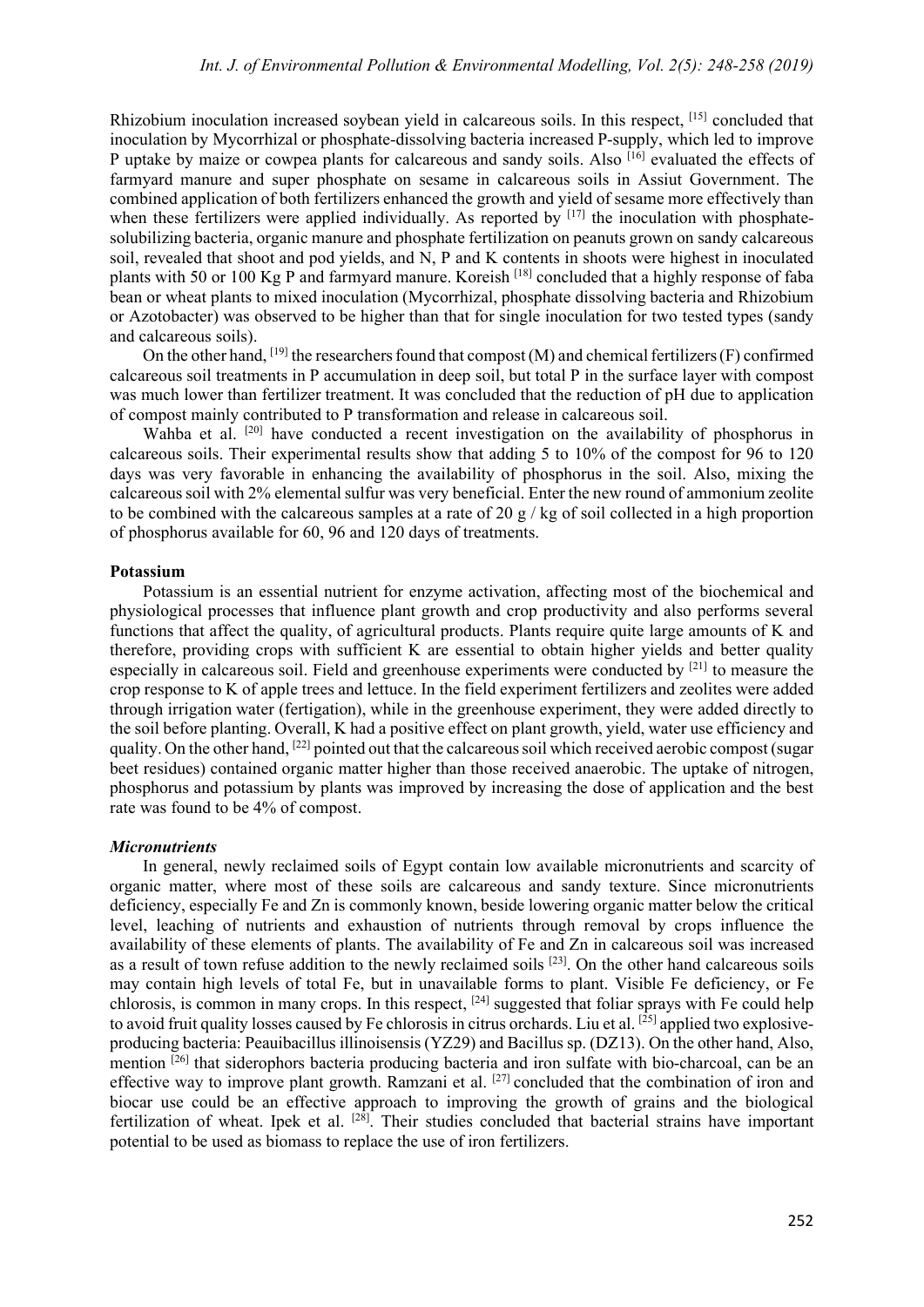on the absorption of iron and plant growth of nuts peas in the calcareous soil. They found that these applications enhanced root activity, chlorophyll and active iron content in the leaves, total N, P and K and the accumulation of plants and the quality of walnut beads increased and plant biomass to control.

Singer et al. <sup>[29]</sup> studied the response of snap bean to Delta mix-TM (micronutrient mixture) on growth and productivity under calcareous soil conditions in Egypt. They concluded that using Delta mix produced more vigorous plants and pads with higher N, P, K, and protein and carbohydrate contents. Dahdoh et al. <sup>[30]</sup> found that the nitrate and EDDHA forms of N and Fe respectively, produced higher grains yields of wheat when compared with the other sources. Also, [31] concluded that in calcareous soils where Zn is deficient, the use of biochemical treatments (citric, salicylic acids and/or arbuscular mycorrhizal fungi) could help in improving Zn and Fe forms to be more available for maize and reduce the inhibition effect of Zn on Fe uptake by plants. In the calcareous soil in India [32] studied the effect of zinc sulfate and boric acid, singly or in combination on sugarcane. They found that the application of 20 kg zinc sulfate plus 5kg boric acid per ha with the recommended NPK may be beneficial in improving sugarcane yield and juice quality. Natta et al. <sup>[33]</sup> indicate that high pH, high calcite content and organic matter as well as a high concentration of Na, Ca, Mg, Bicarbonate and phosphate are the main factors affecting the availability of zinc in soil solution.

Mostafa *et al.* <sup>[34]</sup> concluded that in calcareous and sandy soils the application of organic manures was more effective in decreasing pH values compared to the application of either Fe or Zn alone. Also application of organic manures consistently increased available Fe and Zn as well as organic matter content in both two soils. In addition farmyard manure (FYM) was superior followed by chicken manure and the residual effect of (FYM) was more effective than chicken manure on the availability of Fe and Zn in both soils. To overcome zinc deficiency problems, many applications were followed, zinc fertilizer to soil, paper spraying and seed processing  $[35, 36]$ .

On the other hand potassium has ameliorative effect on iron utilization by plants grown in arid and semi arid regions. Thus, fertilizers must be added in adequate amounts to potassium deficient soils particularly calcareous ones. In this respect, <sup>[37]</sup> studied the role of potassium in ameliorating iron nutrition of maize plants in calcareous soil in a greenhouse experiment. Maize plant growth was optimum with the application of 100 mg K/kg soil in combination with 20 mg Fe. The same authors investigators stressed on a the role of potassium in ameliorating iron nutrition of corn plants in calcareous soil, corn plants were able to overcome iron deficiency chlorosis resulting from adverse calcareous soils conditions in the presence adequate K fertilization. Also the use of K fertilizers exhibited marked improvement or increasing the efficient use of FeSO<sub>4</sub>, which has been shown to be ineffective when added to calcareous soil. With respect element born, <sup>[38]</sup> confirmed the effect of soil structure on transport B, which may cause shallow groundwater contamination and economic loss. A recent investigation by [39] concluded that it would be possible to produce alfalfa in large quantities and with appropriate feed quality using boron nano fertilizer under calcareous soil.

## *Sulfur Products Used as Soil Acidifiers*

Sulfur products used as soil acidifiers to improve calcareous soils, in addition to supplying sulfur as a nutrient, S compounds are also used as soil amendments. These compounds act as soil acidifiers neutralizing  $CaCO<sub>3</sub>$  with acid; this, in turn, may lead to a lowering of soil pH and improved nutrient availability. The rates of soil acidifiers required to cause a plant response depend on the amount of CaCO<sub>3</sub> in the soil. Negm *et al.* [40] mentioned that under field conditions, farmers also could maximize the compost efficiency through the rate of application and/or mixing with some other useful materials as sulfur or other amendments. They also used a commercial compost (Biotreasure) combined with different rates of sulfur. Obtained data revealed the importance of these additions in improving soil properties to productive trend. The Water holding capacity, Cation exchangeable capacity, organic mater total and fractions of nitrogen and availability of macro-and micro nutrients (P, K, Fe, Zn and Mn) were increased while soil pH decreased by additions especially in the surface layer. With respect to mix organic manure with sulfur, [41] recorded that in field experiment was carried out on calcareous soil, application of 40 m<sup>3</sup> organic manure interacted with 250 kg S/fed gave significant increase of fresh and dry yields of Acacia.

Hussein<sup>[42]</sup> conducted a pot experiment to study the effect of boron in relation to sulfur amendment in calcareous soil. Increasing S levels increased significantly the yield of sugar beet plant. Boron fertilization and increasing S level from 0.0 to 0.6% affected significant soil pH, soil extractable B, and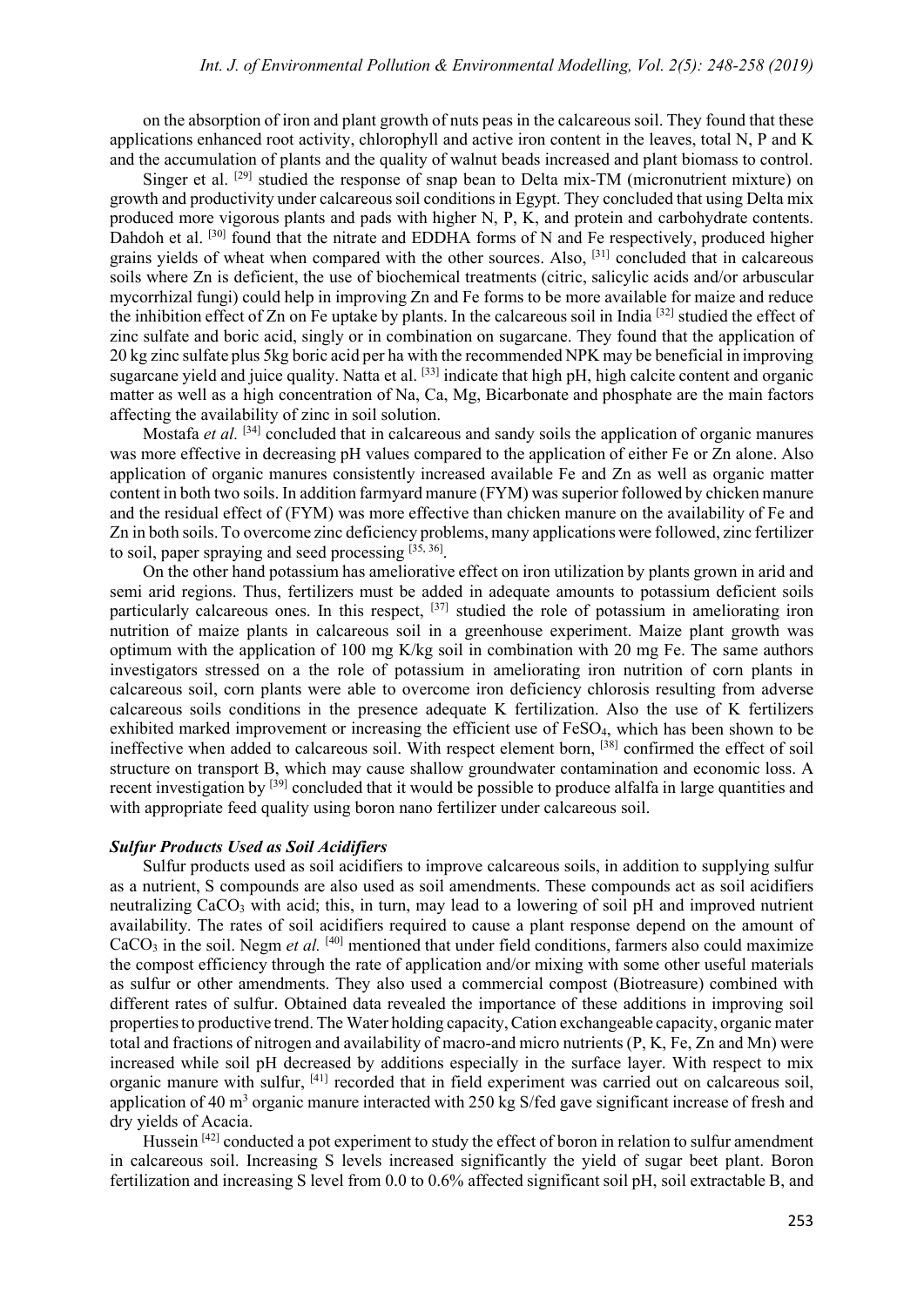leaf B concentrations. These data revealed the beneficial effect of both B and S on the growth and some quality characteristics of plant.

## *Irrigation*

Under Egyptian conditions, shortage of fresh water resources for agricultural extension in the newly cultivated and reclaimed lands is an important problem. Thus, an urgent need for using low quality water for this purpose is of a vital importance. However, the use of saline waters for irrigation affects many soil properties such as those related to pH, ion exchange equilibrium and salt concentration. Therefore, some investigators tried using organic manure with saline water in sandy and calcareous soils. *Fatma et al.* [43] stated that the applications of chicken manure, at low level of water salinity (EC< 2 mmhos/cm), obviously increased the uptake of such nutrients indicating the beneficial effect of such manure. Generally, addition of organic amendments with saline water improved some chemical properties of calcareous soils. El Hady *et al.* [44] found that maize responded significantly to K up to 240 kg K<sub>2</sub>O/ha with normal irrigation and up to 360 kg  $K_2O/ha$  with half-normal irrigation. Also, [45] studied the responding of some faba bean cultivars to skip on irrigation at different growth stages in a sandy calcareous soil. He concluded that total number of pods, plant, pod setting percentage and protein content were greatest with no irrigation at late seed filling, followed by full irrigation, and lowest with no irrigation at flowering or pod development. On the other hand, for more suitable cultivars of faba bean in sandy calcareous soil, Giza-2 and Giza-402 had higher seed yields, yield component values and protein content than Giza-  $674$ . The results obtained by  $[46]$  revealed that the availability of N, P and K were increased at 20 m<sup>3</sup>/fed of FYM, also available values were observed under irrigation intervals (every 14 days) compared to longer ones (every 21 days). Mansour [47] published detailed and valuable data related to design study of the closed circle of drip irrigation system. In this regard, [48] explains in detail the design, operation and maintenance of the drip irrigation system and its economy. With regard that another aspect mentioned by [49] about the properties of salt and re-distribution of cations soluble soil sodic saline impermeable reclaimed with drip irrigation improvement. Large increases in cationic cations ( $Ca^{++}$  and Mg<sup>++</sup>) were observed between the dotting line but no significant changes were made in other areas of the soil.

### *Tillage*

Tillage is considered as a technique that plays an important role in soil and water conservation where the process of infiltration, runoff, and evaporation are involved. Wander and Bollero [50] defined the tillage as the mechanical manipulation of the soil aimed at improving soil conditions affecting crop production. The intensity of tillage and different tillage systems affect the physical properties of soil, such as water content, bulk density, penetration resistance, and soil porosity. Changes in soil physical properties might be expected to develop slowly after the initiation of conservation tillage. For studying the effect of tillage on properties of calcareous soils, [51] studied the effect of no till (zero tillage) and three plowing depth (20,40,60 cm) on soil hydro-physical properties under calcareous soil conditions at El- Nubaria. He concluded that increasing plowing depth significantly decreased soil bulk density values and penetration resistance values in surface, subsurface and deep layers. Total soil porosity was higher in the treated soils than no till and the highest values were observed with plowing to 60 cm. Increasing in air porosity values with plowing depth in comparison to no-till for all soil layers and highest values were observed with plowing to 60 cm depth in deep layers. Increasing in total drainable pores and quick drainable pores values with plowing depth in comparison to no-till and highest values were observed with plowing 60cm depth. Increasing of plowing depth up to 60cm has resulted in increasing of the cumulative infiltration rate. Lastly, the fine aggregates (less than 0.25 mm) decreased with plowing depth but the coarse aggregates (more than 0.25 mm) increased with plowing depth. On the other hand, [52] studied the effect of various tillage practices on the physical properties of soil under wheat in a semiarid environment. They pointed out that the type of plowing has a significant impact on the bulk density (BD) and penetration resistance.

Recently, [53] on integrated nutrient management and tillage to improve physical properties, organic matter and micronutrients were made on alkaline calcareous soils grown with wheat. They concluded that the effect of tillage practices on micronutrients were minimal.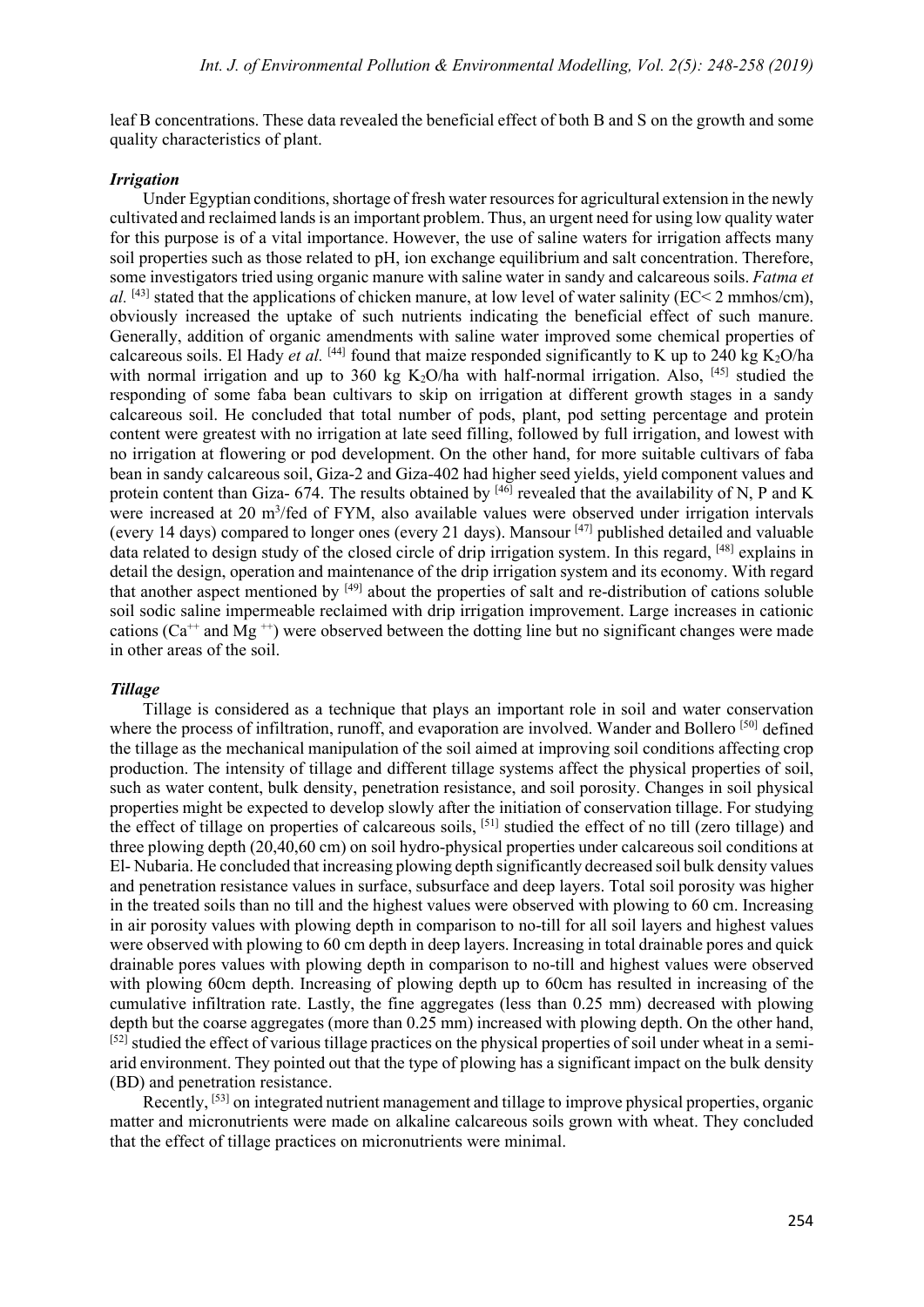#### *Soil Conditioners*

In Egypt, some natural and synthetic soil conditioners have been used for reclaiming sandy and calcareous soils. For applying natural conditioners in calcareous soils, [54] applied two natural bentonite clay deposits to study their impact on water movement in sandy calcareous soil, at Riyadh, Saudi Arabia. Available water content (AWC) increased with increasing concentration of bentonite. In another experiment used two natural bentonite clay deposits were used as amendment for calcareous soil. They found that the addition of both deposits caused a considerable increase in relative swelling index (RSI). As the concentrations of natural deposits application were significantly effective in reducing the cumulative evaporation and have increased the percentage of water conserved in the soil columns.

El-Aggory and Abd El-Rasoul<sup>[55]</sup> stated that the synthetic soil conditioners can be included as a biotechnology and as a major mean of increasing productivity in the agriculture sector. Soil conditioners, if used according to the established procedures, may be increase water infiltration into soil containing clay and prevent soil crusting in calcareous soils. They applied the biopolymer agar, derived from red algae, as a gel soil conditioner. Their results revealed that the application of agar solution to a calcareous soil as anti-crusting agent at the rate equivalent to 0.025% of soil weight and slightly improved the yield of Sudan grass. Another way for using hydrogels as amendment in calcareous soil, [44] referred to the addition of10 ton organic manure mixed with 100 kg acrylamide hydrogel/fed seems to be suitable to get use of the benefits of both types of soil conditioners without adverse effects on growth, nutrient uptake, yield and water and fertilizers efficiency by growing plants.

#### **SUMMARY**

The management of water and nutrients is the main production challenge. Optimal amounts of water for plant growth have to be provided without wastage, and salts, which may affect plant growth, have to be controlled.

Improved fertilizer management is required to grow crops successfully on calcareous soils. To avoid ammonia volatilization, fertilizers containing ammonium-N or urea should be moved into the root zone with rainfall or irrigation, or be incorporated into the soil. For optimal availability of P inoculation with Rizobium or Mycorrhial and foliar application with phosphate fertilizers were used to increase plant growth. Crops planted on calcareous soils may require above normal levels of K and Mg fertilizer for satisfactory nutrition. Using chelated Fe, Zn and Mn deficiencies can be corrected through foliar application of chelates. Adequate K supply and organic matter application can improve the availability of micronutrients. Sulfur products that act as soil acidifiers can potentially improve nutrient availability in calcareous soils by decreasing soil pH. To increase the efficiency of irrigation on calcareous soils, addition of organic manure with saline water improved the soil properties besides the control of irrigation intervals. It is found that increasing of plowing depth up to 60 cm has beneficial effect on soil physical properties of calcareous soils. Application of natural or synthetic conditioners played as anticrusting agent and improved the productivity of calcareous soils.

#### **REFERENCES**

- [1] Hagin, J. and Tucker, B. (1982). Fertilization of Dry Land and Irrigated Soils. Springer Verlag, New York.
- [2] Anter, F.; Hilal, M.H. and El-Damaty, A.H. (1973). A chemical and biolological approach towards the definition of calcareous soils. II- Plant growth, P32 and Fe uptake as affected by percentage of calcium carbonate fraction. Plant and Soil.39:479-489.
- [3] USDA (2014). Keys to Soil Taxonomy. United States Department of Agriculture Natural Resources Conservation Service 12<sup>th</sup> Edition.
- [4] Marschner,H. (1995).Mineral Nutrition of Higher Plants. 2nd Edition. Academic Press, London.
- [5] Abdel-Aal, Sh.I.; Shawky, M.E. and Shahin, R.S. (1990). Effects of land use on aggregation and carbonate mineralogy of some desertic calcareous soils of Egypt. Egypt. J. Soil Sci.30:43-58.
- [6] Brady, N. and Weil, R. (1999). The Nature and Properties of Soils.  $12<sup>th</sup>$  Edition. Prentice Hall, Upper Saddle River, New Jersey.
- [7] Pearce, R.C.; Li, Y. and Bush, L.P. (1999). Calcium and bicarbonate effects on the growth and nutrient uptake of burley tobacco seedlings: hydroponics culture. J. Plant. Nutr. 22: 1069-1078.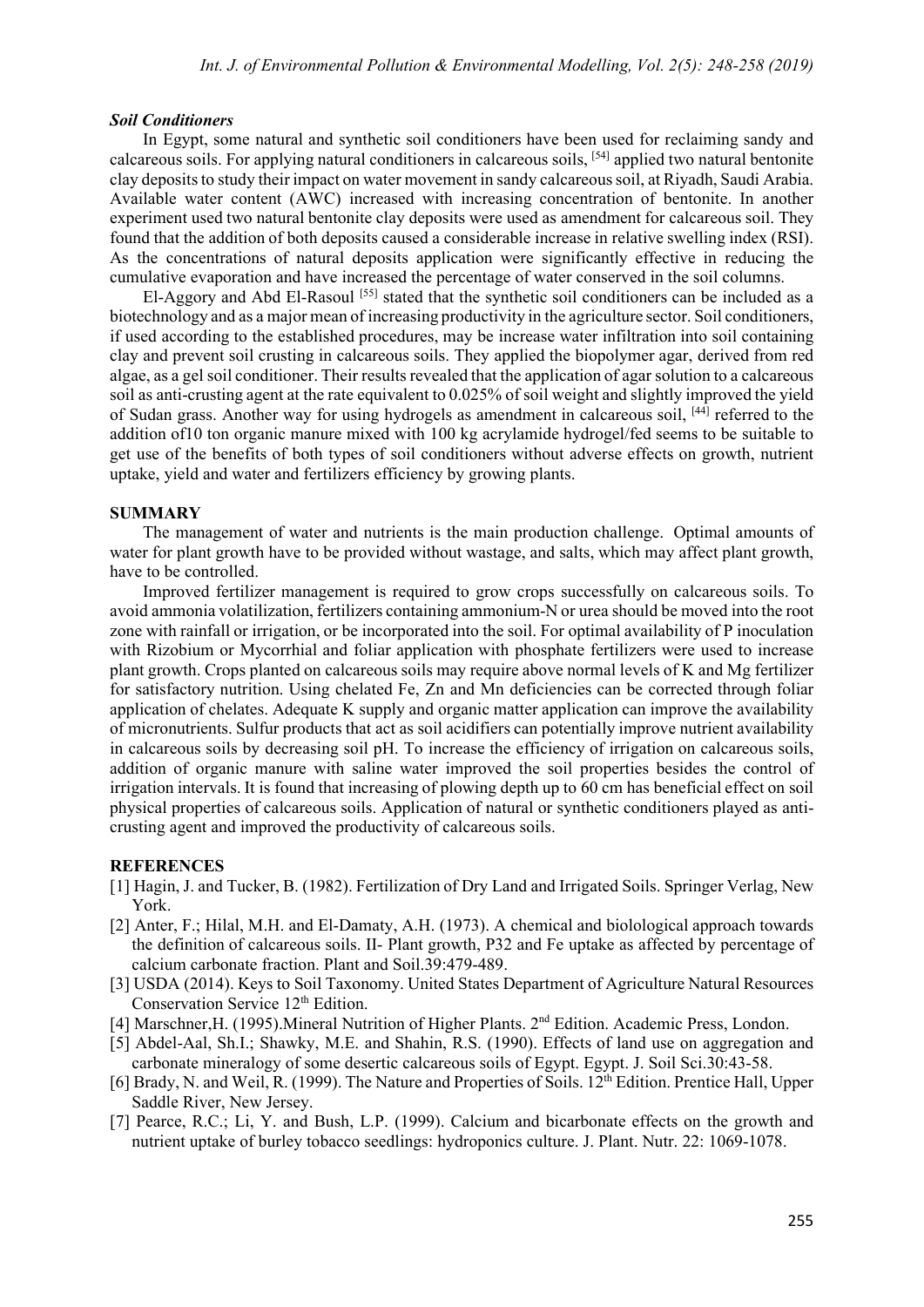- [8] Ramadan, H.; Koreish, E.; Gaber, H. and El–Fayoumy, M. (2002). Assessment and comparison of bio and mineral fertilization on farm profitability in different newly reclaimed soils. Alex. J. of Agric. Res.47: 133–146.
- [9] Estefanous, A.; Sawan, O. and Abou- Hadid, A. (2003). Effect of inoculation with phosphate bacteria, sawdust compost and nitrogen sources on okra yield and some properties of calcareous soil .Acta Horticulture.608, 85–94.
- [10] He, Z.; Calvert, D.; Alva, A.; Li, Y. and Banks, D. (2002). Clinoptilolite zeolite and cellulose amendments to reduce ammonia volatilization in a calcareous sandy soil. Plant and Soil. 247:253– 260.
- [11] Reda, M. (2001). Effect of organic, inorganic and bio-fertilization on improving some properties of calcareous soil and its productivity of maize plants. J. Agric. Sci. Mansoura Univ., 26: 5085–5098.
- [12] Maksoud, M.; Haggag, L. and Boutros, B. (2001). Effect of sewage sludge and ammonium sulphate fertilization on productivity of olive trees (cv.chemlali) planted in calcareous soil. Egypt. J. of Hort.28: 263– 275.
- [13] Mortvedt, J.J.; Murphy, L.S. and Follet, R.H. (1999). Fertilizer Technology and Application. Meister Publishing, Willoughby, Ohio.
- [14] Badran, M. (2003). Effect of nitrogenous and phosphatic fertilization on some economical characters of soybean Crawford cultivar under calcareous soil conditions. Egypt. J. Agric. Res., 81:433-440.
- [15] Ramadan, H.M.; E.A. Koreish; H.M. Gaber and M.E. ElFayoumy (2002). Assessment and comparison of bio and mineral fertilization on farm profitability in different newly-reclaimed soils. Alex. J. Agric. Res. 47:133-146.
- [16] Attia, K. (2001). Effect of farmyard manure and phosphorus fertilization on growth, yield and N , P and Ca content of sesame grown on a sandy calcareous soil . Assiut. J. of Agric. Sci.32: 141– 151.
- [17] El–Dsouky, M. and Attia, K. (1999). Effect of inoculation with phosphate solubilizing bacteria, organic manure and phosphate fertilization on peanuts grown on sandy calcareous soil. Assiut. J. of Agric Sci.30: 177 – 188.
- [18] Koreish, E. (2003). Comparative study of different bio-fertilizer mixtures on faba bean and wheat yield in newly reclaimed soils. J. Agric. Sci. Mansoura Univ., 28: 4191–4205.
- [19] Zhengjuan Y., S. Chen, B. Dari, D. Sihi and Q. Chen (2018). Phosphorus transformation response to soil properties changes induced by manure application in a calcareous soil. Geoderma. 322: 163- 171.
- [20] Wahba, M.M., Fawkia L. Bahna and Amal M. Aziz (2018). Improving the availability of phosphorus from rock phosphate in calcareous soils by natural materials. Bioscience Res., 15(3): 1796-1804.
- [21] Rusan, M.; Al–Qawasmi, W.; Zuraiqi, W.; Johnston, A. (2003). Proc. of the Regional Workshop of the Inter. Potash Inst., Amman , Jordan, 5–6 Nov.49 – 58.
- [22] Habib, F.; Negm, M. and Hassan, M. (2001). Composting of sugar beet residues. (2).The effect of the application dose on the fertility properties of calcareous soil. Egypt. J. of Agric Sci. Res.79:3,801– 811.
- [23] Abdel-Aziz, S.; Fathi, A.; Kandel,Kh. And Dobal, A. (2000). Effect of some organoc manure on the availability of nutritive elements in the newly reclamid soils. Fayoum. J. Agric. Res.& Dev., 14:57-67.
- [24] Pestana, M.; Correia, P.; Miguel, M.; Varennes, A. (2002). Foliar treatments as a strategy to control iron chlorosis in orange trees. Acta Hort.594: 223–228.
- [25] Liu, C., Z. Yao, K. Wang, and X. Zheng (2017). Effect of increasing fertilization rates on nitric oxide emission and nitrogen use efficiency in low carbon calcareous soils. Agric Ecosystems and Environment, 203: 83-92
- [26] Sorrenti G., C. Masiello and M. Toselli (2016). Biochar interferes with kiwifruit Fe-nutrition in calcareous soil. Geoderma 272:10-19.
- [27] Ramzani P. A., M. Khalid, M. Naveed, R. Ahmad and M. Shahid (2016). Iron biofortification of wheat grains through integrated use of organic and chemical fertilizers in pH affected calcareous soil. Plant Physiology and Biochemistry 104: 284-293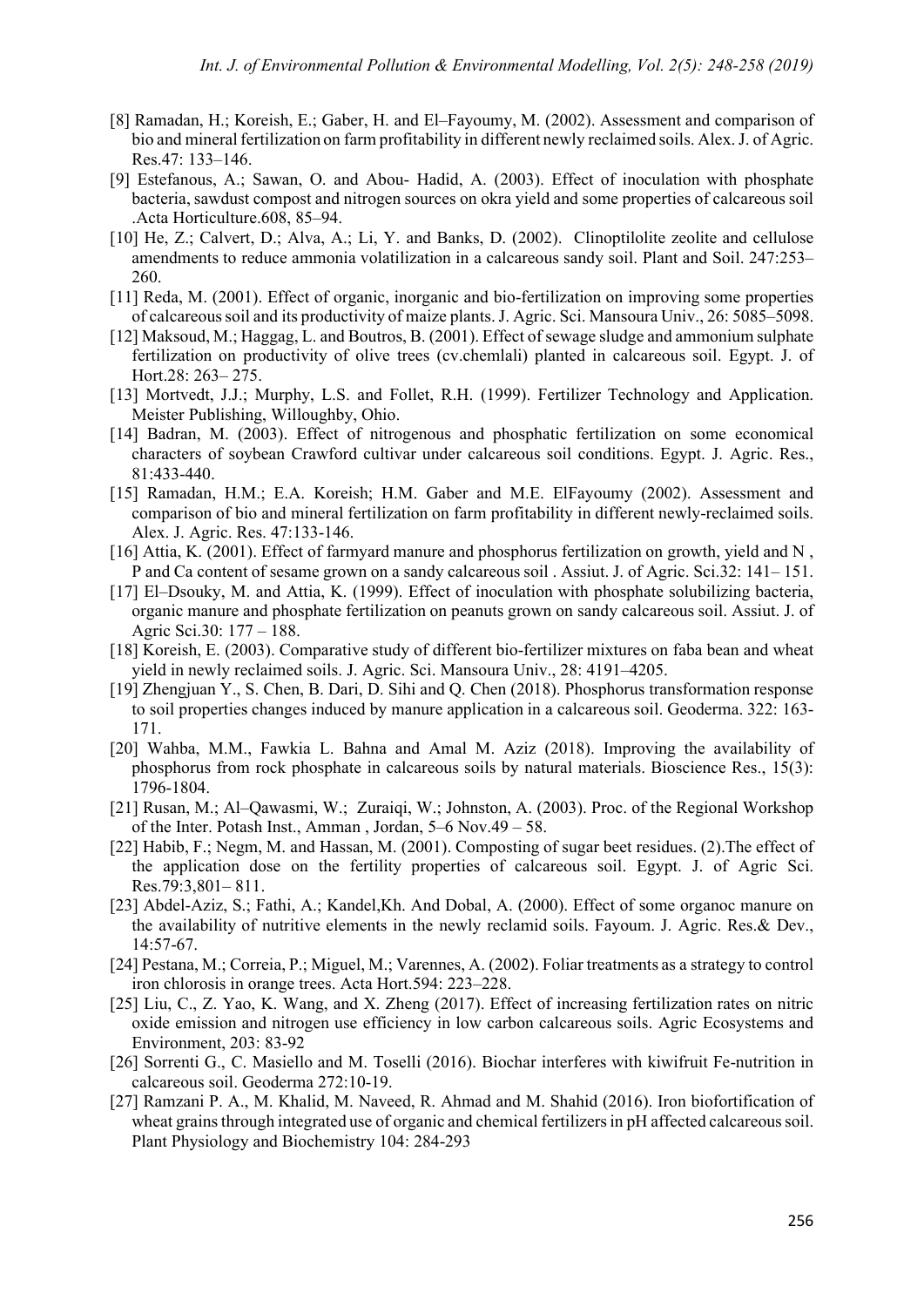- [28] Ipek M., S. Aras, S. Arıkan, A. E., Donmez and M. Turan (2017). Root plant growth promoting rhizobacteria inoculations increase ferric chelate reductase (FC-R) activity and Fe nutrition in pear under calcareous soil conditions. Scientia Horticulturae, 219:144-151.
- [29] Singer, S.; Sawan, O.; Mouty, M.; Salman, S. and Tuzel, Y. (1999). Studies on the effects of Delta mix-TM and organic matter on growth and productivity of bean plants grown under calcareous soil conditions. Hort.491, 253 – 260.
- [30] Dahdoh, M.; Moussa, B.; EL–Kadi, A.; Abd–El Kariem, A. and Anac, D.(1999). Effect of nitrogen and iron sources applied to calcareous soil on the growth and elemental content of wheat. Improved crop quality by nutrient management.55–58.
- [31] El–Ghandour, I. And Aly, S. (2000). The contribution of bio chemical treatments for remedy the problems of zinc in calcareous soil. Bull. Fac. of Agric., Cairo Univ.51: 251–265.
- [32] Sharma, B.; Mishra, A.; Singh, P.; Singh, R.and Singh, S. (2002) Micronutrient fertilization in sugarcane: Effect of zinc and boron in calcareous soil. Indian–Sugar.52:439–443.
- [33] Natta T., Jongruk C., Paul G. Johnson, T. Suthep and Ed. Sarobol (2013). Amelioration of zinc deficiency of corn in calcareous soils of Thailand: zinc sources and application methods. Journal of Plant Nutrition, 23(8):1275-1286
- [34] Mostafa, M.; Gawish, Sh. and Basyouny, E. (2001). Effect of enriched organic manures with Fe and / or Zn on the availability of Fe and Zn in newly reclaimed soils. Minufiya. J.Agric. Res. 26: 1667–1680.
- [35] Harris, D., A. Rashid, G. Miraj, M. Arif and H. Shah (2007). "On farm" seed priming with zinc sulphate solution - A cost effective way to increase the maize yields of resource - poor farmers. Field Crops Research 102: 119–127.
- [36] Nakandalage, N, M. Nicolas, R.M. Norton, N. Hirotsu, P. Milham and S. Seneweera (2016). Improving rice zinc biofortification success rates through genetic and crop management approaches in a changing environment. Front Plant Sci. 7:764-774.
- [37] Aly, S.; EL–Akel, E. and El–Ghandour, I. (1999). A role of potassium in ameliorating iron nutrition of corn plants in calcareous soils. Bulletin of Faculty of Agriculture University of Cairo.50: 131– 146.
- [38] Mahmood M., U.L. Hassan and M.S. Akhtar and G. Nabi (2008). Boron and Zinc Transport Through Intact Columns of Calcareous Soils. Pedosphere,18(4): 524-532
- [39] Taherian M., A. Bostani and H. Omidi (2019). Boron and pigment content in alfalfa affected by nano fertilization under calcareous conditions. Journal of Trace Elements in Medicine and Biology, 35:136-143.
- [40] Negm, M.; El–Zaher, H.; Abd Elghani, M. and Madlain, M. (2002). Effect of a commercial compost (bio-treasure) and sulphur added to a highly calcareous soil on 1– Soil properties and fertility. Minufiya. J.Agric. Res.,27: 369–379.
- [41] El–Toukhy, S. and Abd–Alla, S.(2002). Forage yield and nutritive value of some pasture species intercropped with Acacia saligna under saline conditions. Annals of Agric. Sci.,Cairo.47: 237– 254.
- [42] Hussein, m.A. (2002). Effect of boron on the yield, element content and quality characteristics of sugar beet grown in calcareous soil amended with sulphur. Alex. J. of Agric Sci. Res.47:201-207.
- [43] Fatma, S.; El–Shafie and El–Shikha, K. (2003). Productivity and nutrients uptake of wheat and faba bean grown on calcareous soil as affected by organic manure and saline irrigation water . Minufiya. J. Agric. Res., 28: 1025–1048.
- [44] El–Hady, O.; Abd El– Kader, A. and Nadia M. (2001). Forage yield, nutrients uptake and water and fertilizers use efficiency by ryegrass (lolium multiflorum,l.) grown on a sandy calcareous soil treated with acrylamide hydrogels or / and manures . J. Agric. Sci. Mansoura Univ., 26: 4055– 4071.
- [45] El- Far, I. (1999). Response of some faba bean cultivars (Vicia faba l.) to skip one irrigation at different growth stages in a sandy calcareous soil. Assiut. J. of Agric Sci.30:49– 63.
- [46] El–Fayoumy, M. and Hammad, K. (2001). Calcareous soil and sesame productivity improvement in relation to organic fertilization and frequency of irrigation .J. Agric. Sci. Mansoura Univ., 26: 1811–1832.
- [47] Mansour, H.A. (2012). Design consideration for circuits of drip irrigation system. PhD. Thesis, faculty of Agric., Ain Shams Univ. Egypt.
- [48] Tayel, M. (2017). "Designing drip irrigation" National Research Centre, Min. High Education and Scientific Research, Egypt.